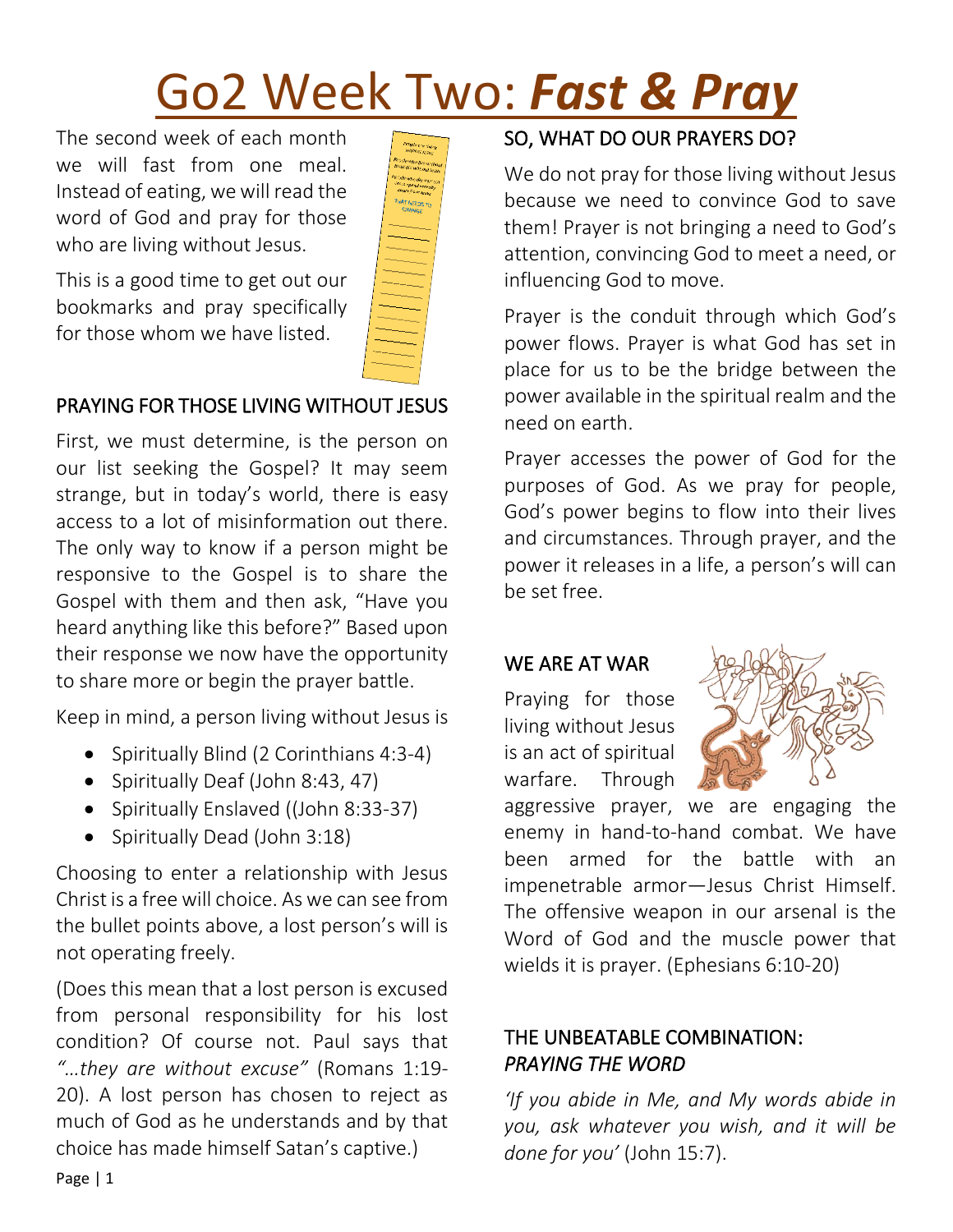The more the Word of God gets inside us and dwells in us in all its richness (Colossians 3:16), the more it gives substance to our faith – a faith we then give away to others.

Here are 4 examples of bible verses, God's truth in them, and an example prayer based upon them.

# 1) Isaiah 55:10-11

*For as the rain and the snow come down from heaven and do not return there but water the earth, making it bring forth and sprout, giving seed to the sower and bread to the eater, so shall my word be that goes out from my mouth; it shall not return to me empty, but it shall accomplish that which I purpose, and shall succeed in the thing for which I sent it.*

Truths about God's Word in Isaiah 55:10-11

- 1. God's Word, like the rain and the snow, causes the lives into which He sends it to bear fruit (bring forth and sprout).
- 2. The fruit of God's word is the Gospel for the believer (seed to the sower) and life for the seeker (bread for the eater).
- 3. God sends out His Word deliberately and purposefully, it has an assignment (it shall accomplish that which I purpose).
- 4. God's Word ALWAYS completes its assignment (shall succeed in the thing for which I sent it).

Example Prayer:

Father, would You send Your Word into the life of \_\_\_\_\_\_\_\_\_\_\_\_\_\_\_.

Cause \_\_\_\_\_\_\_\_\_\_\_\_\_\_\_\_\_\_ to come into contact with Your Word over and over. I know that Your word will have success.

# 2) Isaiah 50:4-5 & 30:21

*He awakens my ear to listen as a disciple. The Lord God has opened my ear.*

*Your ears will hear a word behind you, "This is the way, walk in it," whenever you turn to the right or to the left.*

Truths in Isaiah 50:4-5 & 30:21:

- 1. God is the one who awakens and opens spiritual ears.
- 2. God will speak His powerful Word to cause a person to change his course.

Example Prayer:

Father, give \_\_\_\_\_\_\_\_\_\_\_\_\_\_\_\_ ears to hear. Awaken and unstop his/her spiritual ears. Let hear Your voice directing him in the path of life.

# 3) Ephesians 1:18-19

*I pray that the eyes of your heart may be enlightened, so that you will know what is the hope of His calling, what are the riches of the glory of His inheritance in the saints, and what is the surpassing greatness of His power toward us who believe.*

Truths in Ephesians 1:18-19:

- 1. God can enlighten the eyes of the heart.
- 2. When the heart's eyes are enlightened, the person can know the hope, the riches, and the power.

Example Prayer:

Father, enlighten the eyes of \_\_\_\_\_\_\_\_\_\_\_\_ 's heart.

Cause **Lating Lines Cause** to see and understand Your call, Your glory and Your power.